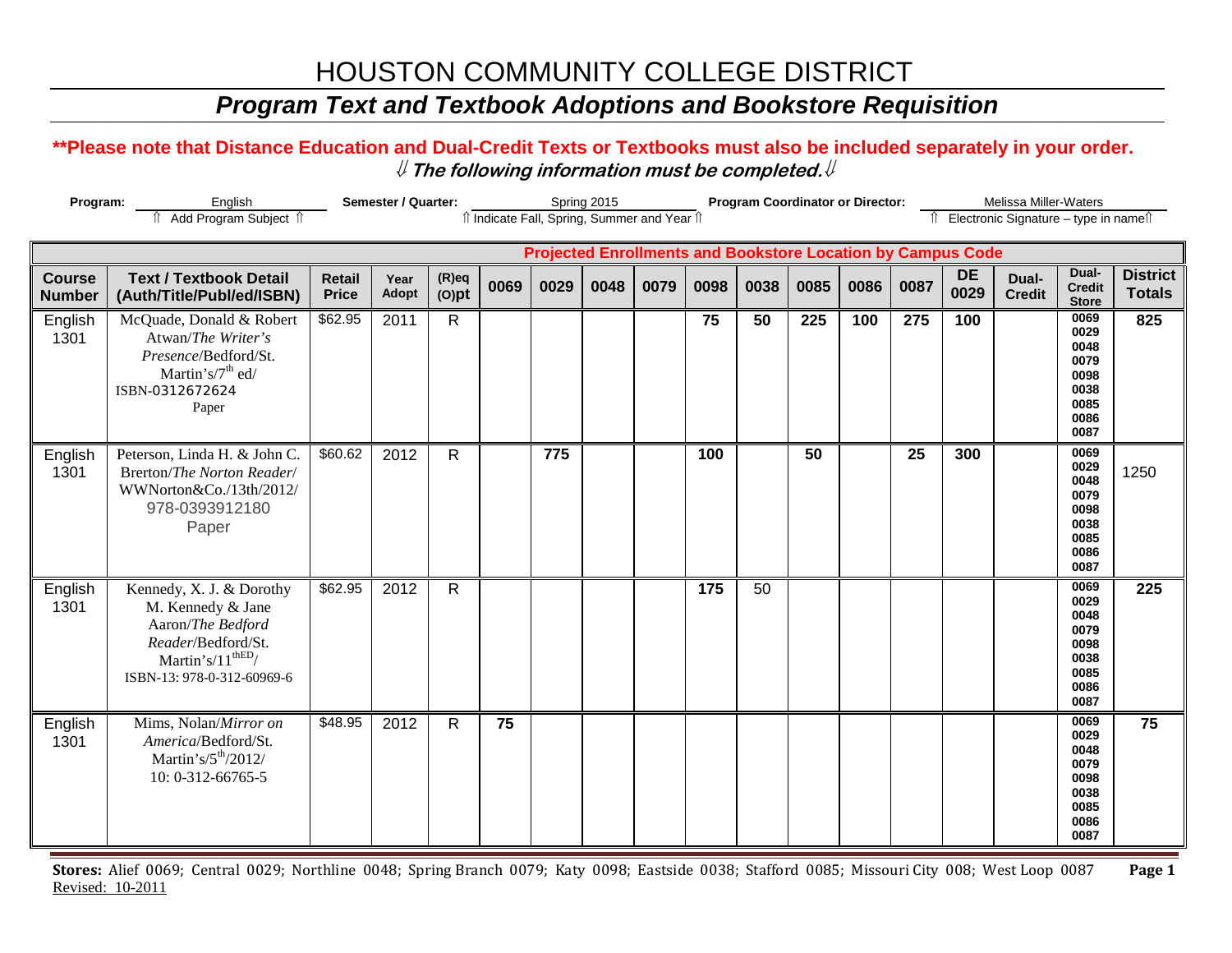### *Program Text and Textbook Adoptions and Bookstore Requisition*

#### **\*\*Please note that Distance Education and Dual-Credit Texts or Textbooks must also be included separately in your order.**  ⇓ **The following information must be completed.**⇓

| Program:                       | English<br>Add Program Subject 1                                                                                      | Semester / Quarter:                                           |                      |                      | Spring 2015 | îl Indicate Fall, Spring, Summer and Year îl |      |      | <b>Program Coordinator or Director:</b> |      |                  |      | Melissa Miller-Waters<br>î Electronic Signature - type in nameî |                                                                    |                        |                                                                      |                                  |
|--------------------------------|-----------------------------------------------------------------------------------------------------------------------|---------------------------------------------------------------|----------------------|----------------------|-------------|----------------------------------------------|------|------|-----------------------------------------|------|------------------|------|-----------------------------------------------------------------|--------------------------------------------------------------------|------------------------|----------------------------------------------------------------------|----------------------------------|
|                                |                                                                                                                       |                                                               |                      |                      |             |                                              |      |      |                                         |      |                  |      |                                                                 | <b>Projected Enrollments and Bookstore Location by Campus Code</b> |                        |                                                                      |                                  |
| <b>Course</b><br><b>Number</b> | <b>Text / Textbook Detail</b><br>(Auth/Title/Publ/ed/ISBN)                                                            | <b>Retail</b><br><b>Price</b>                                 | Year<br><b>Adopt</b> | $(R)$ eq<br>$(O)$ pt | 0069        | 0029                                         | 0048 | 0079 | 0098                                    | 0038 | 0085             | 0086 | 0087                                                            | <b>DE</b><br>0029                                                  | Dual-<br><b>Credit</b> | Dual-<br><b>Credit</b><br><b>Store</b>                               | <b>District</b><br><b>Totals</b> |
| English<br>1301                | Goshgarian/Contemporary<br>Reader/Longman/10 <sup>th</sup><br>/2011/100205731441<br>Paper`                            | \$81.20                                                       | 2011                 | $\mathsf{R}$         |             |                                              |      | 25   |                                         |      |                  |      |                                                                 |                                                                    |                        | 0069<br>0029<br>0048<br>0079<br>0098<br>0038<br>0085<br>0086<br>0087 | 25                               |
| English<br>1301                | Bloom, Lynn Z. & Louise Z.<br>Smith/The Arlington Reader/<br>Bedford/St.Martin's/3 <sup>nd</sup> ./<br>978-0312605650 | \$40.95                                                       | 2008                 | $\mathsf{R}$         |             |                                              | 675  |      |                                         |      | $\overline{125}$ |      |                                                                 | 100                                                                | 150@<br>store<br>48    | 0069<br>0029<br>0048<br>0079<br>0098<br>0038<br>0085<br>0086<br>0087 | 1050                             |
| English<br>1301                | MyCompLab Codes/<br>9780205889747                                                                                     | \$40                                                          | 2012                 | $\mathsf{R}$         |             |                                              |      |      |                                         |      | 25               |      |                                                                 | 50                                                                 |                        | 0069<br>0029<br>0048<br>0079<br>0098<br>0038<br>0085<br>0086<br>0087 | 75                               |
| English<br>1301                | Glenn, Cheryl and Loretta<br>Gray/Harbrace<br>Essentials/Wadsworth,<br>Cengage/1st/2012/04959083<br>63                | \$31.95<br>(availab<br>le as an<br>ebook<br>for<br>$$10.99$ ) | 2012                 | $\mathsf{R}$         |             |                                              |      |      |                                         |      | 500              | 50   | 75                                                              |                                                                    |                        | 0069<br>0029<br>0048<br>0079<br>0098<br>0038<br>0085<br>0086<br>0087 | 625                              |

**Stores:** Alief 0069; Central 0029; Northline 0048; Spring Branch 0079; Katy 0098; Eastside 0038; Stafford 0085; Missouri City 008; West Loop 0087 **Page 2** Revised: 10-2011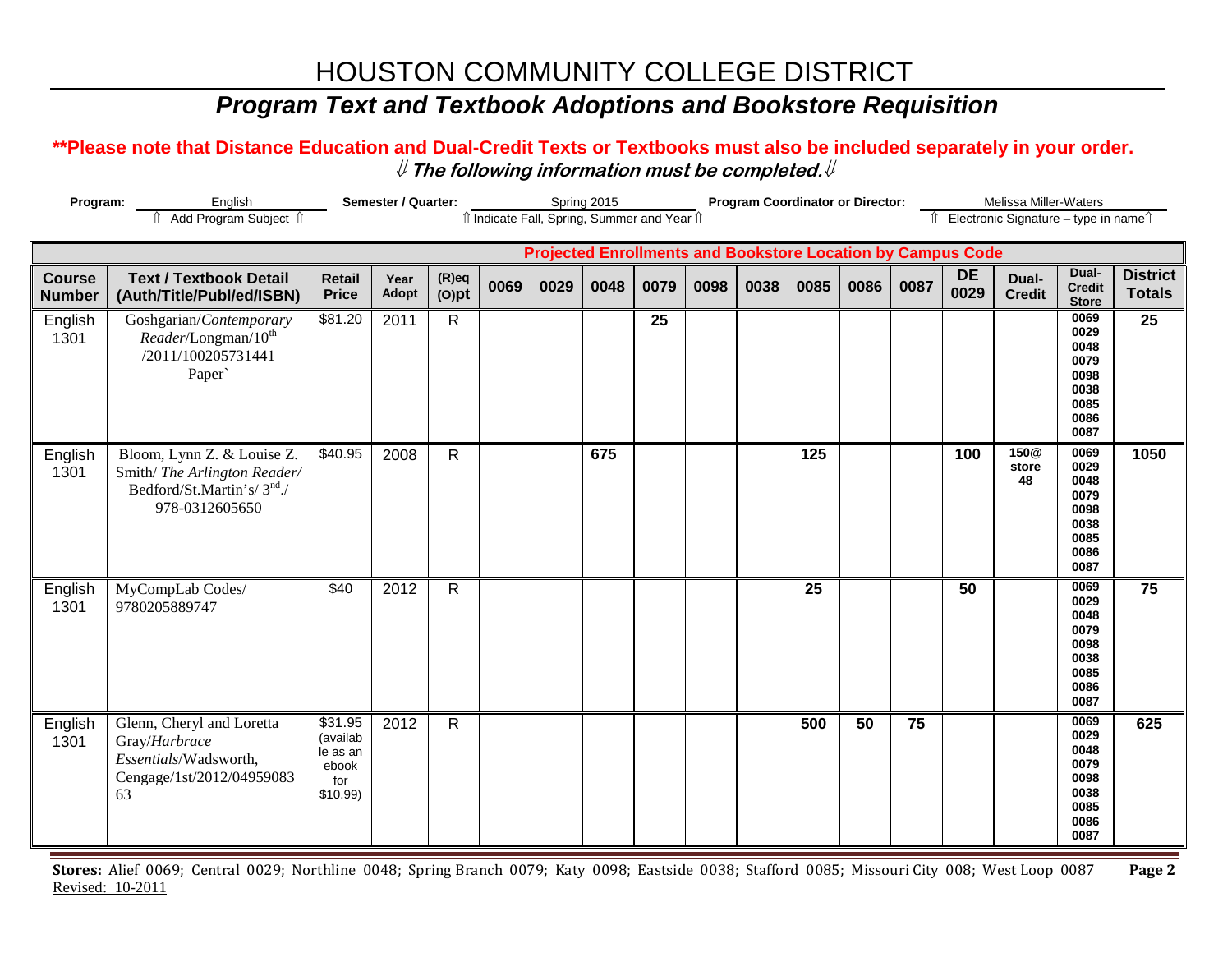### *Program Text and Textbook Adoptions and Bookstore Requisition*

#### **\*\*Please note that Distance Education and Dual-Credit Texts or Textbooks must also be included separately in your order.**  ⇓ **The following information must be completed.**⇓

| Program:                       | English<br>Add Program Subject 1                                                                                           | Semester / Quarter:           |               |                      | Spring 2015 | îl Indicate Fall, Spring, Summer and Year îl |      |      | <b>Program Coordinator or Director:</b> |      |                                                                    |      | Melissa Miller-Waters<br>Electronic Signature - type in namell |                   |                                 |                                                                      |                                  |
|--------------------------------|----------------------------------------------------------------------------------------------------------------------------|-------------------------------|---------------|----------------------|-------------|----------------------------------------------|------|------|-----------------------------------------|------|--------------------------------------------------------------------|------|----------------------------------------------------------------|-------------------|---------------------------------|----------------------------------------------------------------------|----------------------------------|
|                                |                                                                                                                            |                               |               |                      |             |                                              |      |      |                                         |      | <b>Projected Enrollments and Bookstore Location by Campus Code</b> |      |                                                                |                   |                                 |                                                                      |                                  |
| <b>Course</b><br><b>Number</b> | <b>Text / Textbook Detail</b><br>(Auth/Title/Publ/ed/ISBN)                                                                 | <b>Retail</b><br><b>Price</b> | Year<br>Adopt | $(R)$ eq<br>$(O)$ pt | 0069        | 0029                                         | 0048 | 0079 | 0098                                    | 0038 | 0085                                                               | 0086 | 0087                                                           | <b>DE</b><br>0029 | Dual-<br><b>Credit</b>          | Dual-<br><b>Credit</b><br><b>Store</b>                               | <b>District</b><br><b>Totals</b> |
| English<br>1301                | Aaron, Jane E./The Little,<br><b>Brown Compact</b><br>Handbook/Longman/8th/<br>2012/978-0-205-23660-2                      | \$79.80                       | 2011          |                      |             | 800                                          | 675  |      |                                         |      |                                                                    |      |                                                                | 100<br>300        | 150 <sub>@</sub><br>store<br>48 | 0069<br>0029<br>0048<br>0079<br>0098<br>0038<br>0085<br>0086<br>0087 | 2025                             |
| English<br>1301                | Elaine Maimon, Janice<br>Peritz, & Kathleen Yancy<br>The McGraw-Hill Handook<br>McGraw-<br>Hill/3rd/9780073384047          |                               | 2009          | $\mathsf{R}$         |             |                                              |      |      |                                         | 425  |                                                                    |      |                                                                | 300               | 250                             | 0069<br>0029<br>0048<br>0079<br>0098<br>0038<br>0085<br>0086<br>0087 | 975                              |
| English<br>1301                | Laurie R. Kirszner&<br>Stephen R. Mandell/The<br>Wadsworth Handbook/<br>Wadsworth10th/<br>9871133308775                    |                               | 2011          | $\mathsf{R}$         |             |                                              |      |      |                                         | 175  |                                                                    |      |                                                                |                   |                                 | 0069<br>0029<br>0048<br>0079<br>0098<br>0038<br>0085<br>0086<br>0087 | 175                              |
| English<br>1301                | Tim Delaney/<br>Simpsonology:<br>There's a Little Bit of<br>Springfield in All of<br>Us/Prometheus<br>Books/978-1591025597 |                               |               | R                    |             |                                              |      |      |                                         | 25   |                                                                    |      |                                                                | 50                |                                 | 0069<br>0029<br>0048<br>0079<br>0098<br>0038<br>0085<br>0086<br>0087 | 75                               |

**Stores:** Alief 0069; Central 0029; Northline 0048; Spring Branch 0079; Katy 0098; Eastside 0038; Stafford 0085; Missouri City 008; West Loop 0087 **Page 3** Revised: 10-2011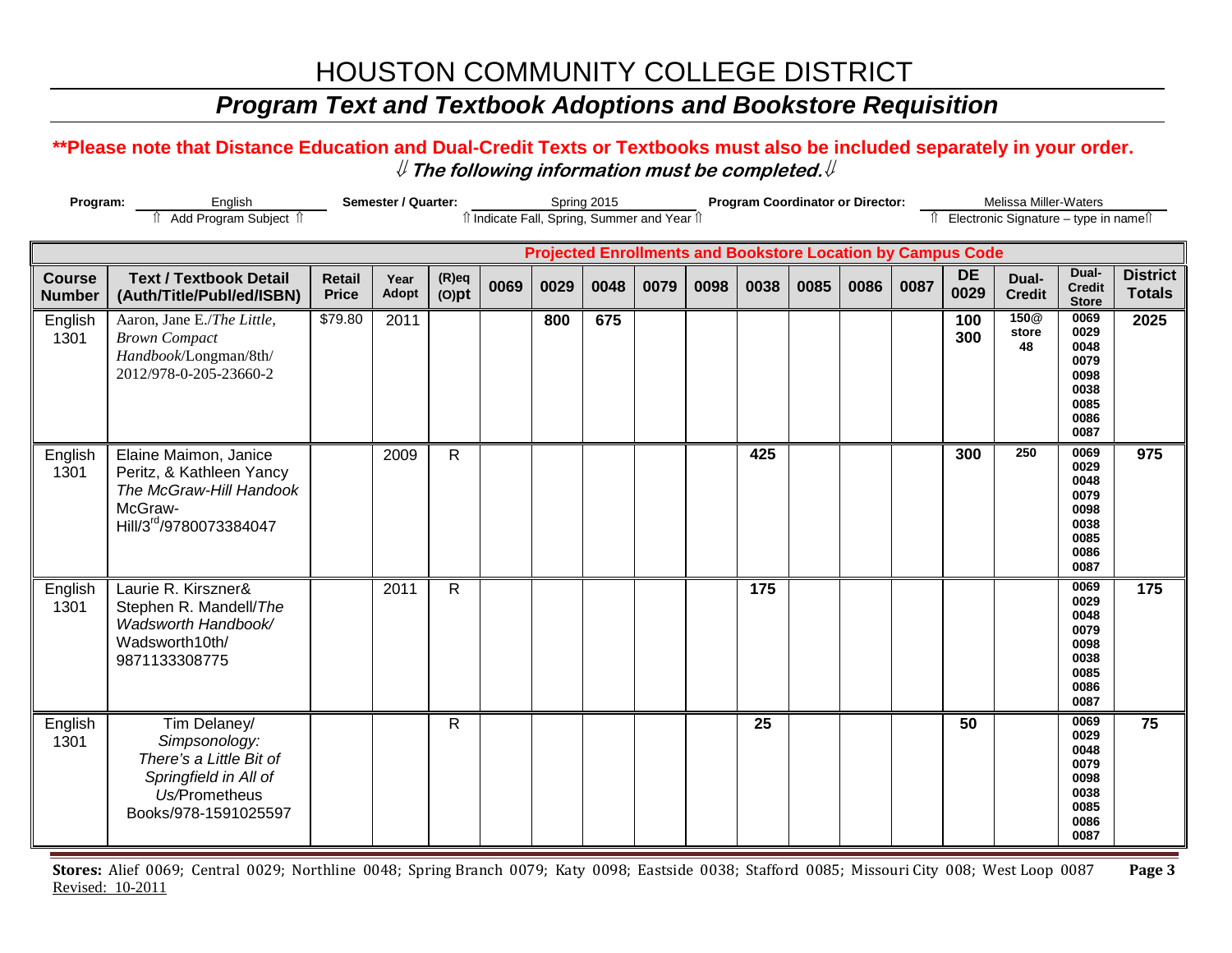### *Program Text and Textbook Adoptions and Bookstore Requisition*

#### **\*\*Please note that Distance Education and Dual-Credit Texts or Textbooks must also be included separately in your order.**

|                                |                                                                                                   |                        |               |                      |      |      | <b>Projected Enrollments and Bookstore Location by Campus Code</b> |      |      |      |      |      |      |                   |                                        |                                                                      |                                  |
|--------------------------------|---------------------------------------------------------------------------------------------------|------------------------|---------------|----------------------|------|------|--------------------------------------------------------------------|------|------|------|------|------|------|-------------------|----------------------------------------|----------------------------------------------------------------------|----------------------------------|
| <b>Course</b><br><b>Number</b> | <b>Text / Textbook Detail</b><br>(Auth/Title/Publ/ed/ISBN)                                        | Retail<br><b>Price</b> | Year<br>Adopt | $(R)$ eq<br>$(O)$ pt | 0069 | 0029 | 0048                                                               | 0079 | 0098 | 0038 | 0085 | 0086 | 0087 | <b>DE</b><br>0029 | Dual-<br><b>Credit</b>                 | Dual-<br><b>Credit</b><br><b>Store</b>                               | <b>District</b><br><b>Totals</b> |
| English<br>1301                | Connelly, Mark/The<br>Sundance Reader/<br>Wadsworth/6 <sup>th</sup> /2012/<br>9780495912941       |                        | 2012          | $\mathsf{R}$         |      |      |                                                                    |      |      | 175  |      |      |      |                   |                                        | 0069<br>0029<br>0048<br>0079<br>0098<br>0038<br>0085<br>0086<br>0087 | 175                              |
| English<br>1301                | McCuen, Walker/Readings<br>for Writers/Harcourt<br>Brace/14 <sup>th</sup> /2013/<br>9781111837068 |                        | 2013          | $\mathsf{R}$         |      |      |                                                                    |      |      | 450  |      |      |      |                   |                                        | 0069<br>0029<br>0048<br>0079<br>0098<br>0038<br>0085<br>0086<br>0087 | 450                              |
| English<br>1301                | Seyler, Dorothy/Read,<br>Reason, Write/McGraw-<br>Hill/11 <sup>th</sup> / 978-0-07-803621-        |                        | 2007          | R.                   |      |      | 700                                                                |      |      |      |      |      |      | 150<br>225        | 150 <sub>@</sub><br><b>Store</b><br>48 | 0069<br>0029<br>0048<br>0079<br>0098<br>0038<br>0085<br>0086<br>0087 | 1225                             |
| English<br>1301                | Kennedy, et al// The Bedford<br>Reader// Bedford / 10 <sup>th</sup> Ed.09 /ISBN<br>9780312472047  |                        | 2000          | $\mathsf{R}$         | 200  |      |                                                                    | 200  | 200  |      |      |      |      | 100               |                                        | 0069<br>0029<br>0048<br>0079<br>0098<br>0038<br>0085<br>0086<br>0087 | 700                              |

**Stores:** Alief 0069; Central 0029; Northline 0048; Spring Branch 0079; Katy 0098; Eastside 0038; Stafford 0085; Missouri City 008; West Loop 0087 **Page 4** Revised: 10-2011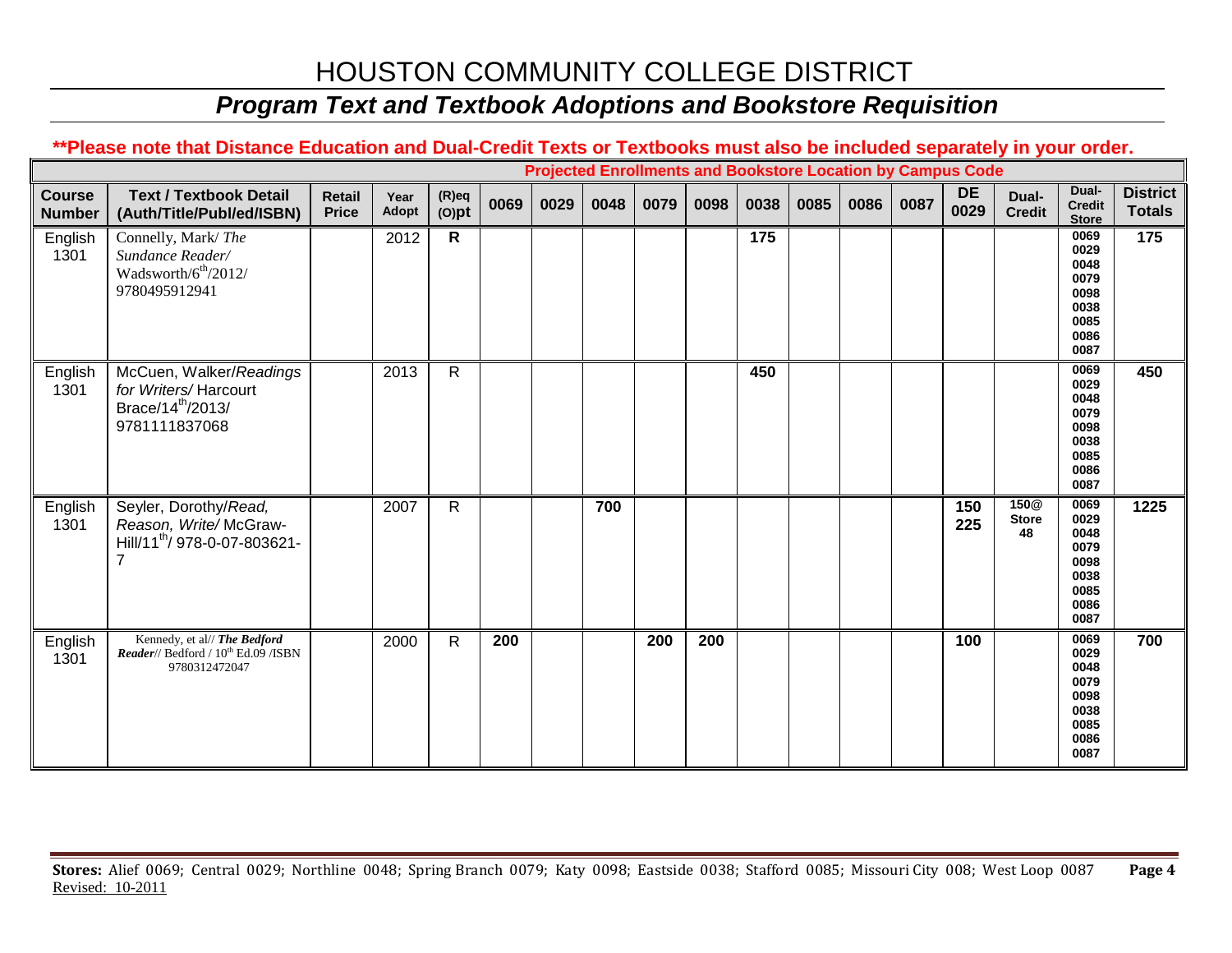### *Program Text and Textbook Adoptions and Bookstore Requisition*

#### **\*\*Please note that Distance Education and Dual-Credit Texts or Textbooks must also be included separately in your order.**  ⇓ **The following information must be completed.**⇓

| Program:                       | Semester / Quarter:                                                                                  | îl Indicate Fall, Spring, Summer and Year îl |               | Spring 2015          |      |      | <b>Program Coordinator or Director:</b> |      |      |                                                                    |      | Melissa Miller-Waters<br>Electronic Signature - type in namest |      |            |                        |                                                                      |                                  |
|--------------------------------|------------------------------------------------------------------------------------------------------|----------------------------------------------|---------------|----------------------|------|------|-----------------------------------------|------|------|--------------------------------------------------------------------|------|----------------------------------------------------------------|------|------------|------------------------|----------------------------------------------------------------------|----------------------------------|
|                                |                                                                                                      |                                              |               |                      |      |      |                                         |      |      | <b>Projected Enrollments and Bookstore Location by Campus Code</b> |      |                                                                |      |            |                        |                                                                      |                                  |
| <b>Course</b><br><b>Number</b> | <b>Text / Textbook Detail</b><br>(Auth/Title/Publ/ed/ISBN)                                           | <b>Retail</b><br><b>Price</b>                | Year<br>Adopt | $(R)$ eq<br>$(O)$ pt | 0069 | 0029 | 0048                                    | 0079 | 0098 | 0038                                                               | 0085 | 0086                                                           | 0087 | DE<br>0029 | Dual-<br><b>Credit</b> | Dual-<br><b>Credit</b><br><b>Store</b>                               | <b>District</b><br><b>Totals</b> |
| English<br>1301                | McQuade, Atwan// The Writer's<br>Presence// Bedford / 6 <sup>th</sup> ed. /ISBN<br>978-0-312-48686-0 | \$                                           | 2000          | $\mathsf{R}$         | 100  |      |                                         | 125  | 100  |                                                                    |      |                                                                |      | 75         |                        | 0069<br>0029<br>0048<br>0079<br>0098<br>0038<br>0085<br>0086<br>0087 | 400                              |
| English<br>1301                | Peterson, et al// The Norton<br>Reader// Norton/ 12 <sup>th</sup> Ed.08 /ISBN<br>9780393929485       |                                              | 1996          | $\mathsf{R}$         | 250  |      |                                         | 200  | 200  |                                                                    |      |                                                                |      | 100        |                        | 0069<br>0029<br>0048<br>0079<br>0098<br>0038<br>0085<br>0086<br>0087 | 750                              |
| English<br>1301                |                                                                                                      |                                              |               | $\mathsf{R}$         |      |      |                                         |      |      |                                                                    |      |                                                                |      |            |                        | 0069<br>0029<br>0048<br>0079<br>0098<br>0038<br>0085<br>0086<br>0087 |                                  |
| English<br>1301                |                                                                                                      |                                              |               | $\mathsf{R}$         |      |      |                                         |      |      |                                                                    |      |                                                                |      |            |                        | 0069<br>0029<br>0048<br>0079<br>0098<br>0038<br>0085<br>0086<br>0087 |                                  |

**Stores:** Alief 0069; Central 0029; Northline 0048; Spring Branch 0079; Katy 0098; Eastside 0038; Stafford 0085; Missouri City 008; West Loop 0087 **Page 5** Revised: 10-2011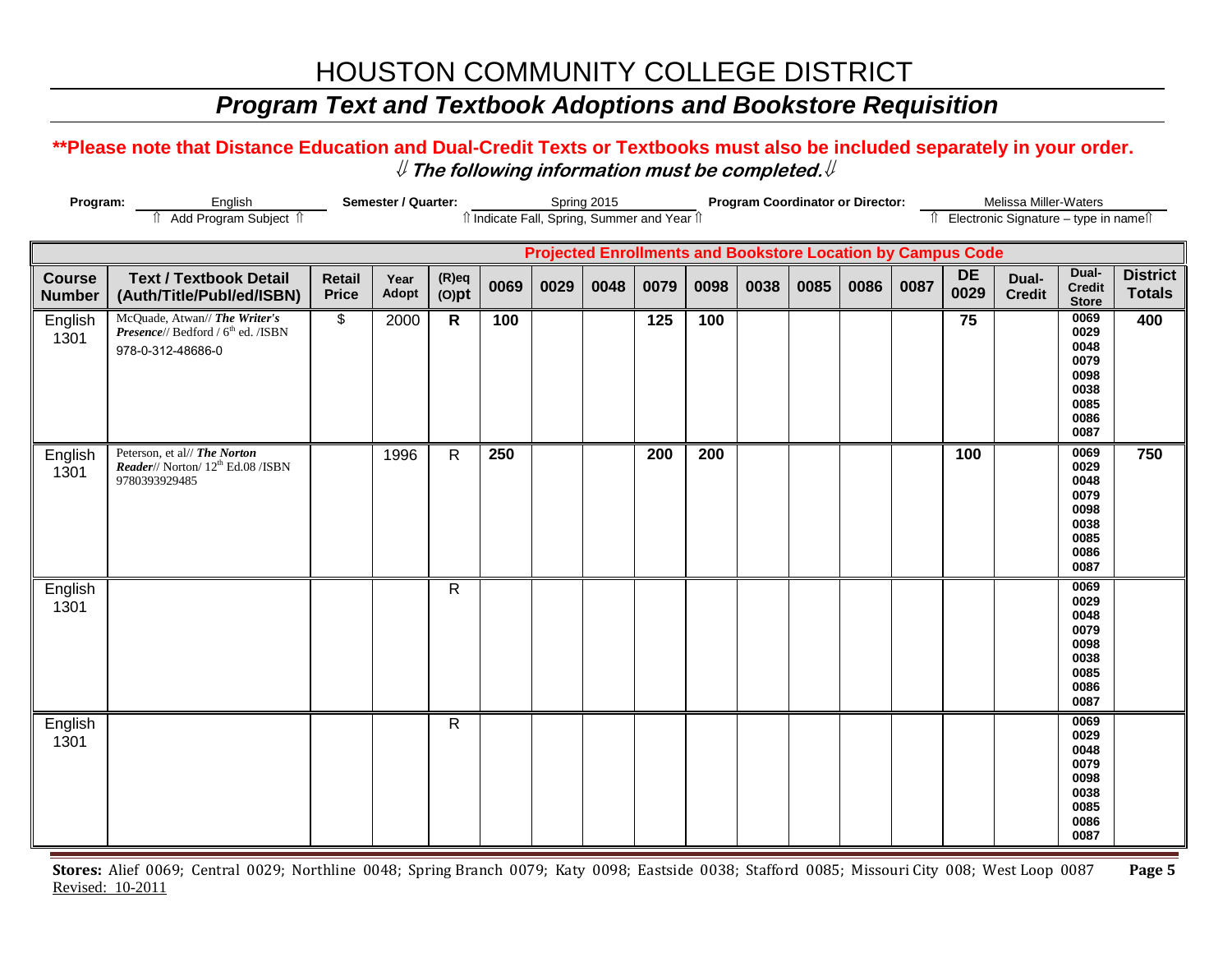### *Program Text and Textbook Adoptions and Bookstore Requisition*

#### **\*\*Please note that Distance Education and Dual-Credit Texts or Textbooks must also be included separately in your order.**  ⇓ **The following information must be completed.**⇓

| Program:                       | English                                                                                                                                                                           | Semester / Quarter:                                           |               |                      | Spring 2015 |      |      | Program Coordinator or Director:             |      |                                                                    |      |      | Melissa Miller-Waters |                   |                                          |                                                                      |                                  |
|--------------------------------|-----------------------------------------------------------------------------------------------------------------------------------------------------------------------------------|---------------------------------------------------------------|---------------|----------------------|-------------|------|------|----------------------------------------------|------|--------------------------------------------------------------------|------|------|-----------------------|-------------------|------------------------------------------|----------------------------------------------------------------------|----------------------------------|
|                                | Add Program Subject 1                                                                                                                                                             |                                                               |               |                      |             |      |      | îl Indicate Fall, Spring, Summer and Year îl |      |                                                                    |      |      |                       |                   | Îl Electronic Signature - type in nameîl |                                                                      |                                  |
|                                |                                                                                                                                                                                   |                                                               |               |                      |             |      |      |                                              |      | <b>Projected Enrollments and Bookstore Location by Campus Code</b> |      |      |                       |                   |                                          |                                                                      |                                  |
| <b>Course</b><br><b>Number</b> | <b>Text / Textbook Detail</b><br>(Auth/Title/Publ/ed/ISBN)                                                                                                                        | <b>Retail</b><br><b>Price</b>                                 | Year<br>Adopt | $(R)$ eq<br>$(O)$ pt | 0069        | 0029 | 0048 | 0079                                         | 0098 | 0038                                                               | 0085 | 0086 | 0087                  | <b>DE</b><br>0029 | Dual-<br><b>Credit</b>                   | Dual-<br><b>Credit</b><br><b>Store</b>                               | <b>District</b><br><b>Totals</b> |
| English<br>1302                | Glenn, Cheryl and Loretta<br>Gray/Harbrace<br>Essentials/Wadsworth,<br>Cengage/1st/2012/04959083<br>63                                                                            | \$31.95<br>(availab<br>le as an<br>ebook<br>for<br>$$10.99$ ) | 2012          | $\mathsf{R}$         |             |      |      |                                              |      |                                                                    | 300  | 25   | 225                   | 75                |                                          | 0069<br>0029<br>0048<br>0079<br>0098<br>0038<br>0085<br>0086<br>0087 | 625                              |
| English<br>1302                | Schilb and Clifford, /Making<br>Literature Matter/<br>Bedford/St.Martin's/5th/2012<br>/9780312653545                                                                              | \$82.00                                                       | 2012          | $\mathsf{R}$         |             |      |      |                                              |      |                                                                    | 200  | 25   | 225                   | $\overline{50}$   | 500                                      | 0069<br>0029<br>0048<br>0079<br>0098<br>0038<br>0085<br>0086<br>0087 | 1000                             |
| English<br>1302                | Lunsford, Andrea A., John<br>J. Ruszkiewicz, and Keith<br>Walters/Everything's an<br>Argument: with Readings/<br>Bedford/St. Martin's/5 <sup>th</sup> /<br>2010/978-1-4576-0604-5 | \$72.95                                                       | 2010          | $\mathsf{R}$         |             |      |      |                                              |      |                                                                    | 75   |      | 25                    |                   | 100                                      | 0069<br>0029<br>0048<br>0079<br>0098<br>0038<br>0085<br>0086<br>0087 | 200                              |
| English<br>1302                | MyCompLab Codes/<br>9780205889747                                                                                                                                                 | \$40                                                          | 2012          | $\mathsf{R}$         |             |      |      |                                              |      |                                                                    | 25   |      |                       |                   |                                          | 0069<br>0029<br>0048<br>0079<br>0098<br>0038<br>0085<br>0086<br>0087 | 25                               |

**Stores:** Alief 0069; Central 0029; Northline 0048; Spring Branch 0079; Katy 0098; Eastside 0038; Stafford 0085; Missouri City 008; West Loop 0087 **Page 6** Revised: 10-2011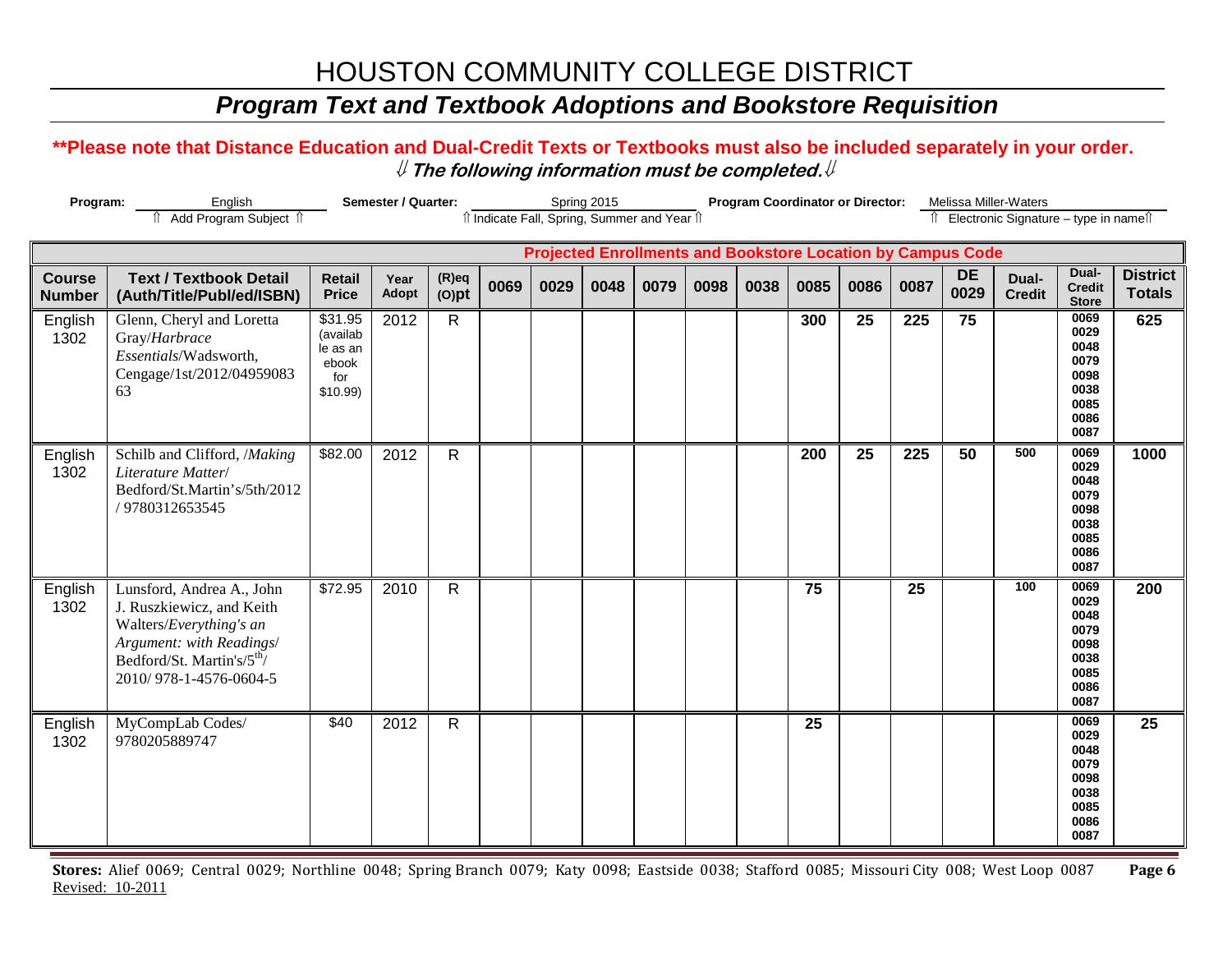### *Program Text and Textbook Adoptions and Bookstore Requisition*

#### **\*\*Please note that Distance Education and Dual-Credit Texts or Textbooks must also be included separately in your order.**  ⇓ **The following information must be completed.**⇓

| Program:                       | Semester / Quarter:                                                                                                                         | îl Indicate Fall, Spring, Summer and Year îl |                      | Spring 2015          |      |      |      | <b>Program Coordinator or Director:</b> |      |      |                                                                    | Melissa Miller-Waters<br>Electronic Signature - type in names |      |                   |                                 |                                                                      |                                  |
|--------------------------------|---------------------------------------------------------------------------------------------------------------------------------------------|----------------------------------------------|----------------------|----------------------|------|------|------|-----------------------------------------|------|------|--------------------------------------------------------------------|---------------------------------------------------------------|------|-------------------|---------------------------------|----------------------------------------------------------------------|----------------------------------|
|                                | Add Program Subject 1                                                                                                                       |                                              |                      |                      |      |      |      |                                         |      |      | <b>Projected Enrollments and Bookstore Location by Campus Code</b> |                                                               |      |                   |                                 |                                                                      |                                  |
| <b>Course</b><br><b>Number</b> | <b>Text / Textbook Detail</b><br>(Auth/Title/Publ/ed/ISBN)                                                                                  | <b>Retail</b><br><b>Price</b>                | Year<br><b>Adopt</b> | $(R)$ eq<br>$(O)$ pt | 0069 | 0029 | 0048 | 0079                                    | 0098 | 0038 | 0085                                                               | 0086                                                          | 0087 | <b>DE</b><br>0029 | Dual-<br><b>Credit</b>          | Dual-<br><b>Credit</b><br><b>Store</b>                               | <b>District</b><br><b>Totals</b> |
| English<br>1302                | Bullock, Richard & Francine<br>Weinberg/The Little Seagull<br>Handbook/WW Norton,<br>ISBN 978-0-393-91151-0,<br>Jan.2011.                   | \$23.75                                      | 2011                 | $\mathsf{R}$         |      | 800  |      |                                         | 100  |      |                                                                    |                                                               |      | 50<br>300         |                                 | 0069<br>0029<br>0048<br>0079<br>0098<br>0038<br>0085<br>0086<br>0087 | 1250                             |
| English<br>1302                | Johnson, June/ Global Issues,<br><b>Local Arguments</b><br>/Pearson/Longman/ $2nd/2010/$<br>978-0-205-74003-1                               | \$79.40                                      | 2010                 | R                    | 100  |      |      | 125                                     | 100  |      |                                                                    |                                                               |      | 75                | <b>50@</b><br><b>Katy</b>       | 0069<br>0029<br>0048<br>0079<br>0098<br>0038<br>0085<br>0086<br>0087 | 450                              |
| English<br>1302                | Barnet, Sylan, William E.<br>Cain, & William<br>Burto/Literature for<br>Composition/Pearson/Longm<br>$an/9^{th}/2011/978-0-205-$<br>74396-4 | \$104                                        | 2011                 | $\mathsf{R}$         | 150  |      | 50   | 125                                     | 125  | 30   |                                                                    |                                                               |      |                   | 50<br><b>75@</b><br><b>Katy</b> | 0069<br>0029<br>0048<br>0079<br>0098<br>0038<br>0085<br>0086<br>0087 | 530                              |
| English<br>1302                | Johnson-Sheehan, Richard &<br>Charles Paine/Writing<br>Today/Pearson/Longman/2nd<br>/2013/ ISBN-10. 0205210082 .<br>ISBN-13.9780205210084   |                                              | 2014                 | $\mathsf{R}$         | 25   |      |      |                                         |      |      |                                                                    |                                                               |      |                   |                                 | 0069<br>0029<br>0048<br>0079<br>0098<br>0038<br>0085<br>0086<br>0087 | 25                               |

**Stores:** Alief 0069; Central 0029; Northline 0048; Spring Branch 0079; Katy 0098; Eastside 0038; Stafford 0085; Missouri City 008; West Loop 0087 **Page 7** Revised: 10-2011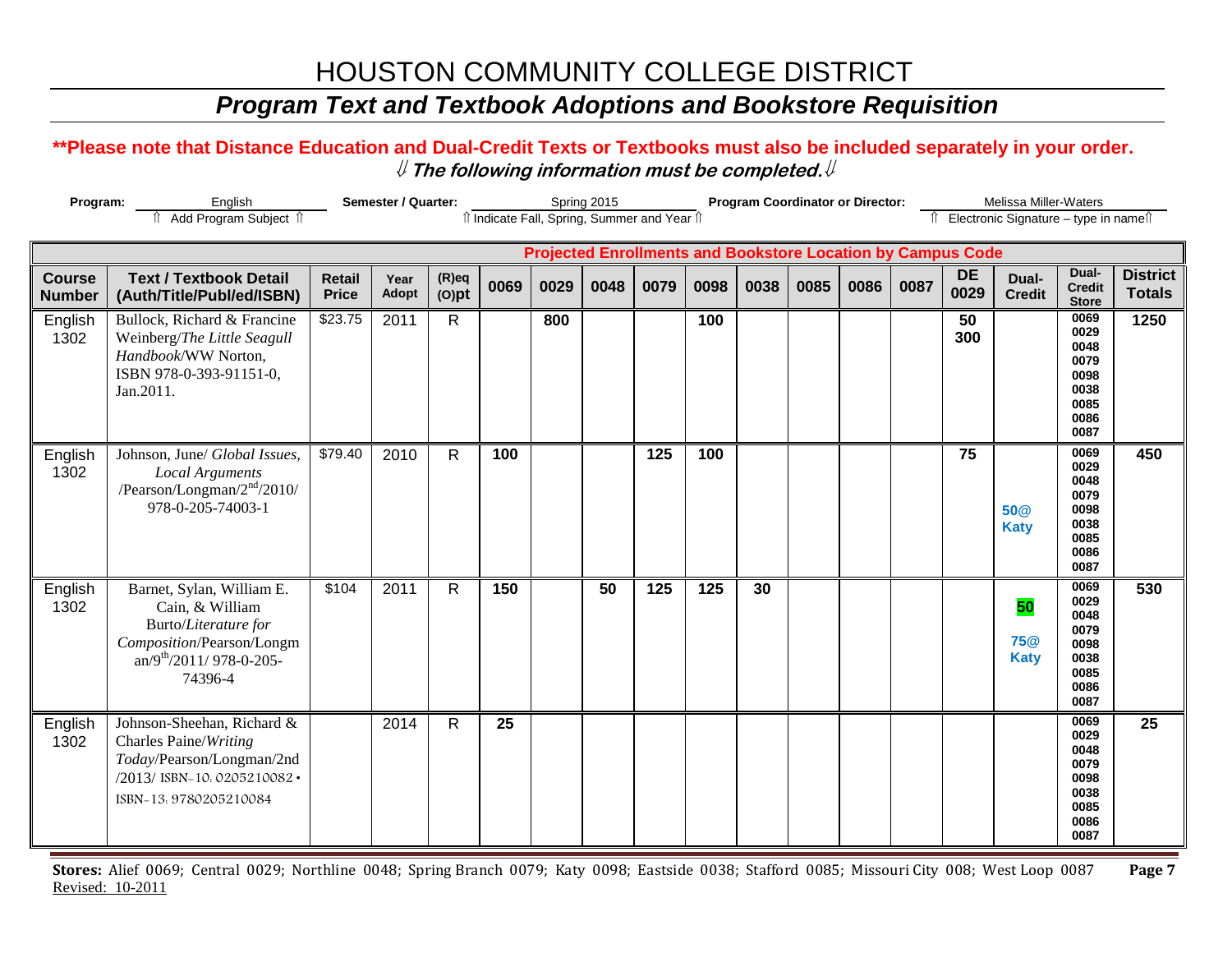### *Program Text and Textbook Adoptions and Bookstore Requisition*

#### **\*\*Please note that Distance Education and Dual-Credit Texts or Textbooks must also be included separately in your order.**  ⇓ **The following information must be completed.**⇓

| Program:                       | English<br>Add Program Subject 1                                                                                                        | Semester / Quarter:           |               |                      |      |      | Spring 2015 | îl Indicate Fall, Spring, Summer and Year îl |      |      | <b>Program Coordinator or Director:</b>                            |      |      |                   | Melissa Miller-Waters<br>Electronic Signature - type in namell |                                                                      |                                  |
|--------------------------------|-----------------------------------------------------------------------------------------------------------------------------------------|-------------------------------|---------------|----------------------|------|------|-------------|----------------------------------------------|------|------|--------------------------------------------------------------------|------|------|-------------------|----------------------------------------------------------------|----------------------------------------------------------------------|----------------------------------|
|                                |                                                                                                                                         |                               |               |                      |      |      |             |                                              |      |      | <b>Projected Enrollments and Bookstore Location by Campus Code</b> |      |      |                   |                                                                |                                                                      |                                  |
| <b>Course</b><br><b>Number</b> | <b>Text / Textbook Detail</b><br>(Auth/Title/Publ/ed/ISBN)                                                                              | <b>Retail</b><br><b>Price</b> | Year<br>Adopt | $(R)$ eq<br>$(O)$ pt | 0069 | 0029 | 0048        | 0079                                         | 0098 | 0038 | 0085                                                               | 0086 | 0087 | <b>DE</b><br>0029 | Dual-<br><b>Credit</b>                                         | Dual-<br><b>Credit</b><br><b>Store</b>                               | <b>District</b><br><b>Totals</b> |
| English<br>1302                | HCCS/1302 Study<br>Guide/Northwest College<br><b>ONLY</b>                                                                               | \$18.15                       | 2012          | $\circ$              | 350  |      |             | 350                                          | 350  |      |                                                                    |      |      | 150               | <b>100@</b><br>Sp Br<br>250 <sub>@</sub><br><b>Katy</b>        | 0069<br>0029<br>0048<br>0079<br>0098<br>0038<br>0085<br>0086<br>0087 | 1550                             |
| English<br>1302                | Barnet, Sylvan & Hugo<br>Bedau/Current Issues &<br><b>Enduring Questions</b><br>/Bedford/St.<br>Martin's/9th/2011/978-0-312-<br>64463-5 | \$72.95                       | 2011          | $\mathsf{R}$         | 300  |      |             | 300                                          | 300  | 450  |                                                                    |      |      | 300               | 275@<br><b>SpBr</b><br>400 <sub>@</sub><br><b>Katy</b>         | 0069<br>0029<br>0048<br>0079<br>0098<br>0038<br>0085<br>0086<br>0087 | 2325                             |
| English<br>1302                | Seyler/Read, Reason, Write,/<br>McGraw-Hill/ 10th /2012/<br>0073405930                                                                  | \$103                         | 2008          | $\mathsf{R}$         |      | 650  | 650         |                                              |      |      |                                                                    |      |      | 225               |                                                                | 0069<br>0029<br>0048<br>0079<br>0098<br>0038<br>0085<br>0086<br>0087 | 1525                             |
| English<br>1302                | Aaron, Jane E./The Little,<br><b>Brown Compact</b><br>Handbook/Longman/8th/<br>2012/978-0-205-23660-2                                   | \$79.80                       | 2011          | $\mathsf{R}$         |      |      | 750         |                                              |      |      |                                                                    |      |      | 150               | 125 <sup>®</sup><br><b>SE</b><br>150@<br>store<br>48           | 0069<br>0029<br>0048<br>0079<br>0098<br>0038<br>0085<br>0086<br>0087 | 1175                             |

**Stores:** Alief 0069; Central 0029; Northline 0048; Spring Branch 0079; Katy 0098; Eastside 0038; Stafford 0085; Missouri City 008; West Loop 0087 **Page 8** Revised: 10-2011